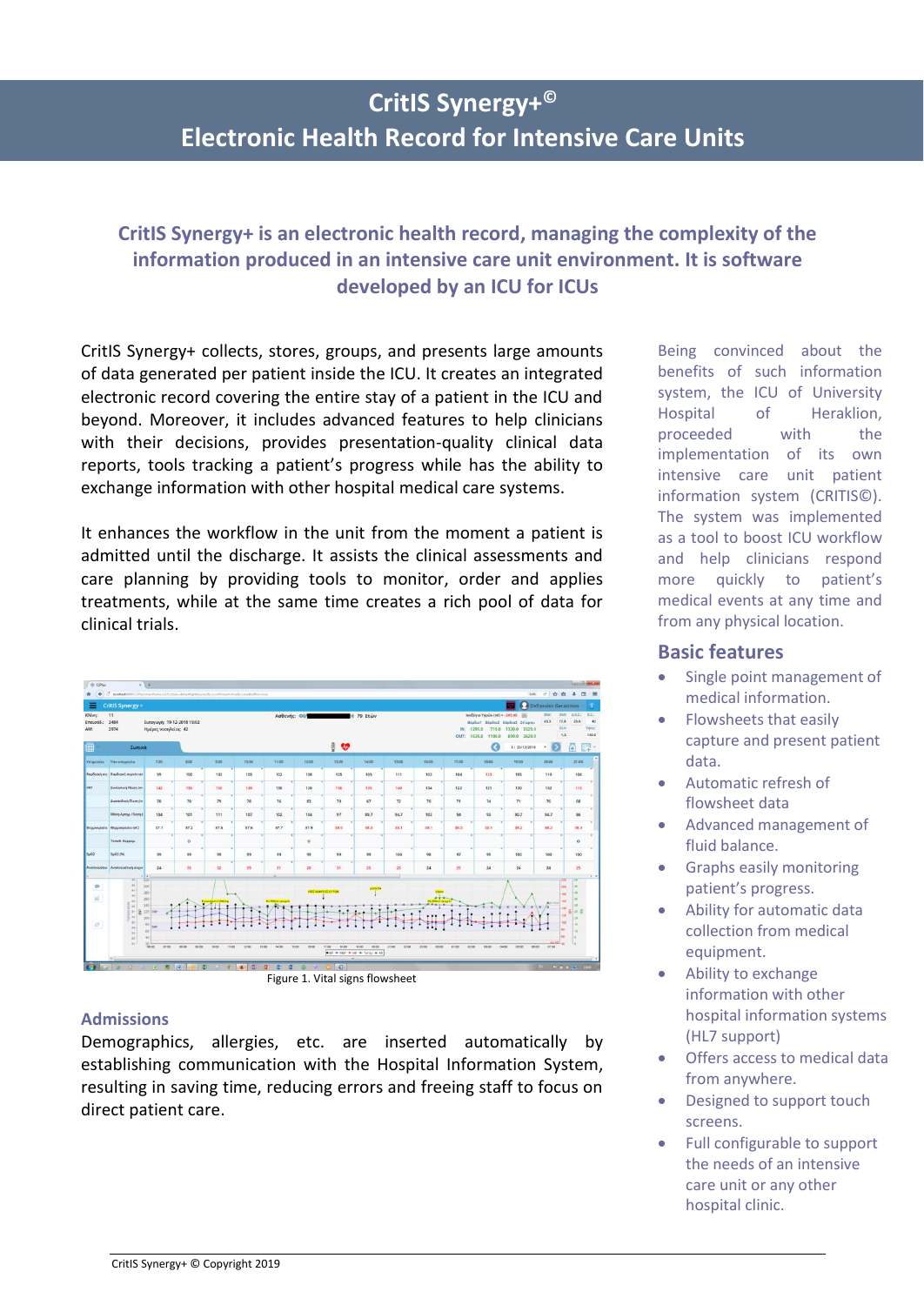# **CritIS Synergy+ © Electronic Health Record for Intensive Care Units**

## **Technical features**

- Cross-browser compatibility.
- Open architecture.
- Integration with other hospital information system through Mirth Connect and HL7
- Windows or Linux platform.
- Multilingual user interface.

#### **Medical monitoring - assessment**

Through flexible displays enables the presentation of numerous medical data in a way that is easily accessible and understandable. Vital signs, managing catheters, fluid intake, lab results, special tests, scores, respiratory profile parameters, nursing observations, medical instructions and other critical information are readily available with a click.

Automatic calculation of scores (Apache II, GCS, CPIS, MODS, SAPS II, DIS, RASS, CPOT, NCIS, PRE-DELIRIC, CAM-ICU, SOFA, qSOFA, MRC, Mini-Cog, etc.), as well as a range of intuitive graphical tools such as the infection monitoring chart contribute to the patient's evaluation progress and decision taking.



Medical instructions and medication flowsheets



Smart graphs assisting the medical monitoring-assessment

## **Medical instruction and medication plan**

Medical instructions generate automatically flowsheets for nutrition dietary, 24-hour iv infusions and medication to be administered, while at the same time appropriate reminders are created informing the nursing stuff for the timely administration of medication and intake fluids.

#### **Medical history**

Diagnosis based on ICD10, medical history, medication, presence of disease, differential diagnosis and actions, observations of clinical examination, laboratory and imaging examinations results construct the medical history of each episode in the system accessible any time and from any point.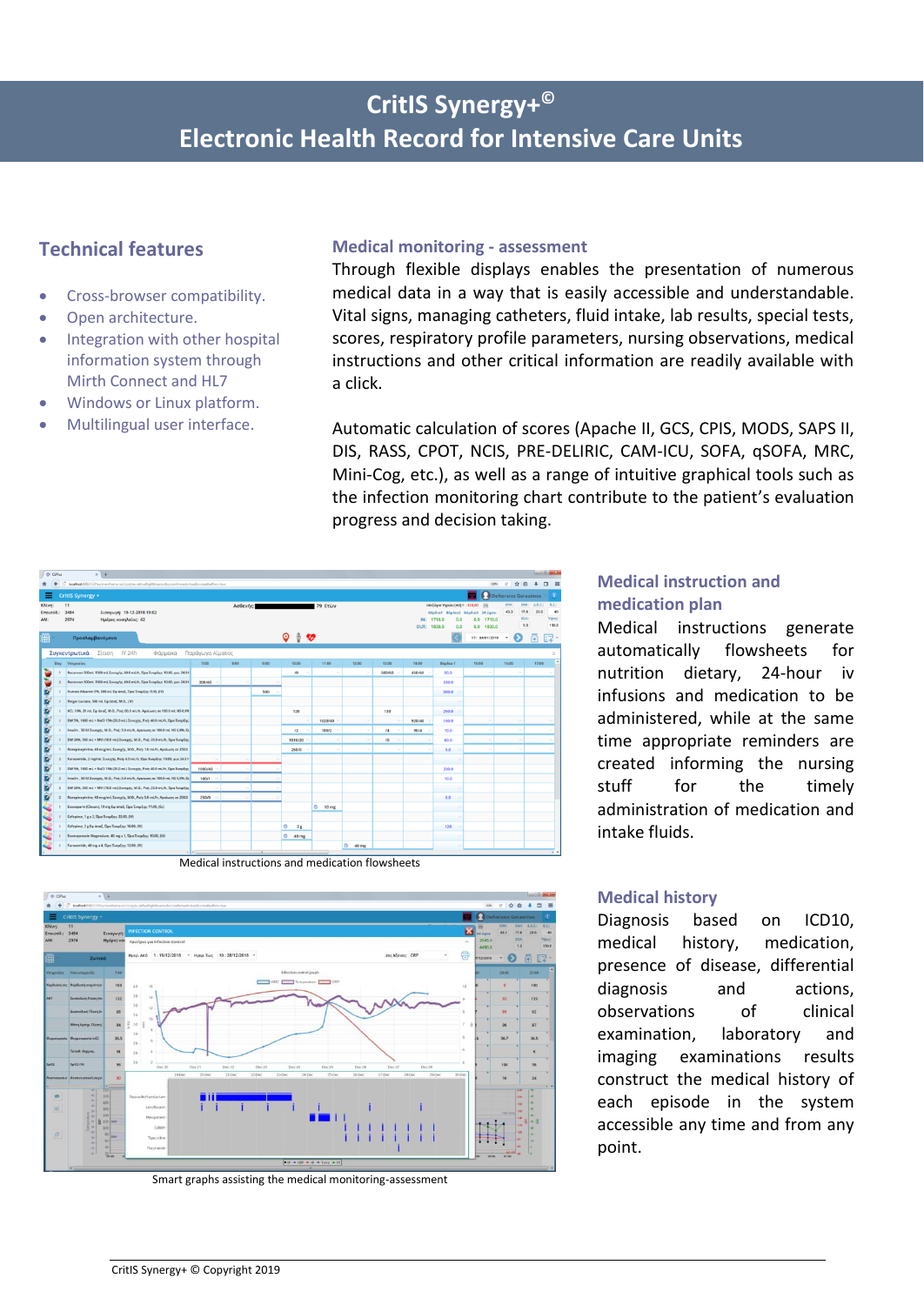The system allows the operation of a paperless environment, eliminating the cumbersome and error-prone data recording on paper. Patient data, nursing observations and medical treatment instructions can easily be shared immediately throughout the intensive care unit and beyond. Clinical notes, forms and reports can be automatically populated with data from the patient's flowsheets, saving thus considerable time from their daily documentation.





| <b>O</b> Cities                                    | x C echocardiography - Googl., x +<br>(2) Spoilback RIBI/CSPlus/mainforma.nix/iccityles-defaultiodeblusricoliccconfermants-true&commetbullancebus |                      |                                                                         |              |                                                                       | ٠                                                                                                                            |                                  |                                      |                                               |  |                         |                                                                                                                  | 109 C ☆ 自 ↓ □ 三               |                           | <b>CONTRACTOR</b>                                                                                                                                                                                                                                           |                               |
|----------------------------------------------------|---------------------------------------------------------------------------------------------------------------------------------------------------|----------------------|-------------------------------------------------------------------------|--------------|-----------------------------------------------------------------------|------------------------------------------------------------------------------------------------------------------------------|----------------------------------|--------------------------------------|-----------------------------------------------|--|-------------------------|------------------------------------------------------------------------------------------------------------------|-------------------------------|---------------------------|-------------------------------------------------------------------------------------------------------------------------------------------------------------------------------------------------------------------------------------------------------------|-------------------------------|
| CritiS Synergy +                                   |                                                                                                                                                   |                      |                                                                         |              |                                                                       |                                                                                                                              |                                  |                                      |                                               |  |                         |                                                                                                                  | Defteraios Gerasimos          |                           |                                                                                                                                                                                                                                                             |                               |
| KAIsen:<br>11<br>Emrigóő.:<br>3,48,4<br>AM<br>2974 | Εισαγωγή: 19-12-2018 19:02<br>Hudpec voorskeine: 42                                                                                               |                      | Ασθενής: 0<br><b>P</b> Etúv                                             |              |                                                                       |                                                                                                                              |                                  |                                      |                                               |  | 380.0                   | loočůvyo Yvasiry (mř.) = 2305.00 Sici<br>Répliet Réplie2 Réplie2 24-upou<br>1520.0 1545.0 3845.0<br>440.0 1540.0 | <b>IEW</b><br>43.3            | 17.8<br><b>BSA</b><br>1.3 | BMC ABT: BT:<br>23.0                                                                                                                                                                                                                                        | $-40$<br><b>Yéoc</b><br>150.0 |
| M                                                  |                                                                                                                                                   |                      |                                                                         |              | ⊕                                                                     | ❤                                                                                                                            |                                  |                                      |                                               |  |                         | 14: 01/01/2019                                                                                                   | e<br>٠                        |                           | ×                                                                                                                                                                                                                                                           |                               |
| <b>Bed Patient</b>                                 | <b>Sidomation</b>                                                                                                                                 | Days In ICP Diseases |                                                                         | <b>Alarm</b> |                                                                       | Fluid Ballance                                                                                                               | Temp.                            | <b>RPS</b>                           | 890                                           |  | $\overline{1}$          | 88                                                                                                               | 5602                          |                           | <b>GUCOST</b>                                                                                                                                                                                                                                               |                               |
| <b>SOUNDARY MARKET</b>                             | <b>Belgas</b> - 70 years                                                                                                                          | ٠                    |                                                                         | W.           | <b>NH 2230.0</b><br>CRITY:<br>1080.00<br>99                           | Tel: Shift - 2nd Shift - 3rd Shift - 24 hours<br>0.0 0.0 23300<br>0.0<br>0.0 1080.0<br>Fluid Balance (ed) - 1150.0           | $-37.3$<br><b>Miller</b>         | 120                                  | $\omega$                                      |  | 110                     | $24 -$                                                                                                           | sa.                           |                           | 108                                                                                                                                                                                                                                                         |                               |
| <b>COLORADO ANGELER</b><br>12                      | Behoor - 75 years                                                                                                                                 | is.                  | Ζητεικό shock - λούμαζη μελοκών μορίων<br>(www.molede)                  | B.           | CATT: 1370.00<br>因                                                    | for Shift - 2nd Shift - 3rd Shift - 24 hours<br>IN: 1303.0 X30.0 0.0 1433.0<br>6.0<br>0.0 1370.0<br>Fluid Edance (ml) - 63.0 | $-27.5$                          | $-129$                               | $^{62}$                                       |  | $\blacksquare$          | 25<br>$\sim$                                                                                                     | -95                           |                           | 128<br>------                                                                                                                                                                                                                                               |                               |
| <b>MONEY</b> OCCIDANCE                             | Below; - 40 years                                                                                                                                 | $\circ$              |                                                                         | in.          | <b>BAY</b><br>00 <sup>1</sup><br>CGT <sub>1</sub><br><b>DUDI</b><br>闲 | Tel: Skift - 2nd Skills - 3nd Shift - 24 hours<br>Q<br>0.0 0.0<br>Fluid Ralance (ml) = 0.8                                   |                                  |                                      |                                               |  |                         |                                                                                                                  |                               |                           |                                                                                                                                                                                                                                                             |                               |
| <b>COUNTERFIELD</b><br>n                           | Redport - 66 years                                                                                                                                | 19                   |                                                                         | 黨            | 0.000 0.000 0.000<br>阀                                                | for Shift 2nd Shift 3rd Shift 24 hours<br>84: 1470.0 185.0 0.0 1655.0<br>0.0 2800.0<br>Flold Balance (ml) = -1145.0          | 36.1                             | 120.                                 | $-65$                                         |  | 115                     | $-14.1$                                                                                                          | $-95$                         |                           | 165<br><b><i><u>Standard Control</u></i></b>                                                                                                                                                                                                                |                               |
| HOLLYAN HOME                                       | Foreign - 75 years                                                                                                                                | $\mathbf{r}$         |                                                                         | m            | 24 1030.01<br>CUT: 680.00<br>98                                       | for Shift - 2nd Shift - 3rd Shift - 24 hours<br>0.0 0.0 1030.0<br>230.0<br>0.0 900.0<br>Fluid Belance (ml) - 130.0           | 36.2<br><b><i>HARTFOLIOT</i></b> | 109.                                 | $\omega$                                      |  | 22<br><b>Allen Arts</b> | 20                                                                                                               | -98<br><b>MARKERS COMPANY</b> |                           | $-124$<br>----                                                                                                                                                                                                                                              |                               |
| <b>COMMAND MAPLE</b>                               | Foreign - 75 years                                                                                                                                | 11                   |                                                                         | p3.          | <b>M: 1550.0</b><br>00T) 1780.00<br>痫                                 | Tel: Skills, Dout Shirls, Tel: Skills, Dril houses<br>0.0 0.0 1560.0<br>0.0<br>0.0 1780.0<br>Flatd Ralance (ed) - 120.0      | 32.5<br>-                        | 106                                  | <b>SO</b>                                     |  | 26                      | -18<br><b>COLOR</b>                                                                                              | -97-                          |                           | $-98$<br><b>ALCOHOL:</b>                                                                                                                                                                                                                                    |                               |
| 65,6500                                            | Foreign - 77 years                                                                                                                                | ×                    | Aprida mias minitor evidencers upin<br>at tumipers suc 16 was unleased. | BB.          | <b>M: 2111.00</b><br>DUT: 1490.00<br>94                               | Tel Shift - 2nd Shift - 3rd Shift - 24 hours<br>14.0<br>00 21270<br>3350<br>$0.0$ 1920.0<br>Fluid Balance (ed) + 107.0       | 36.3                             | 128                                  | <b>SALE</b><br><b><i><u>SAMARAMA</u>N</i></b> |  | $\mathbf{B}$            | 241                                                                                                              | 1981<br><b>CONTRACTOR</b>     |                           | 198<br>$\overline{a}$                                                                                                                                                                                                                                       |                               |
| <b>BEAMS ACCOUNT</b>                               | Funnisco - 153 years                                                                                                                              | $\mathbf{r}$         | Evenpoked duratesy's                                                    | ŷ9.          | <b>No. 1555.00</b><br>007 1740.00<br>99                               | Tel Shift Znd Shift 3rd Shift 24 hours<br>1300 00 12900<br>0.0<br>0.01760.0<br>Fluid Balance (nd) - 450.0                    | 38.1<br>and continues.           | 152<br><b><i><u>AAAAAAAA</u></i></b> | A2<br><b>August</b> 2004                      |  |                         | 26                                                                                                               | -96.                          |                           | 153<br><b>STATISTICS</b>                                                                                                                                                                                                                                    |                               |
| DOMESTIC ORNE                                      | Rebasc - 92 years                                                                                                                                 | 5                    | Oble a grypated personal                                                | 窳            | M: 1270.00<br>0UT: 1550.00<br>Sil                                     | by Sun, 2nd State, 3rd State, 24 hours<br>0.0 0.0 1270.0<br>0.0 1550.0<br>0.0<br>Fluid Balance (nd) - (280.0                 | $-36.7$<br><b>MARKETING</b>      | $-176$<br><b>Planet</b>              | 42<br><b>September</b>                        |  |                         | 33<br><b>Vm</b>                                                                                                  | $-94$<br><b>INVESTIGATION</b> |                           | $-131.$<br><b><i><u>Property Links and Charles and Charles and Charles and Charles and Charles and Charles and Charles and Charles and Charles and Charles and Charles and Charles and Charles and Charles and Charles and Charles and Charles </u></i></b> |                               |
| <b>AIEATEASAN MINIM</b>                            | Evening - 78 years                                                                                                                                | $\mathbf{I}$         |                                                                         | ĴΛ,          | <b>MAY 1999</b><br>nm <sup>1</sup><br>CUT:<br>0.01<br>94              | to this 2nd finite 3rd finite 24 hours<br>0.0 0.0 0.0<br>0.0 0.0 0.0<br>Fluid Balance Doll - 0.8                             | $-36.2$<br><b>STATE</b>          | -85                                  | $\bullet$                                     |  |                         | <b>MA</b>                                                                                                        | $\bullet$                     |                           | 318.                                                                                                                                                                                                                                                        |                               |
|                                                    | Fundez - 83 years                                                                                                                                 |                      |                                                                         |              |                                                                       | Tel: Shift - Zoul Shift - Zol Shift - 24 hours                                                                               |                                  |                                      |                                               |  |                         |                                                                                                                  | $\mathbf{r}$                  |                           | 184                                                                                                                                                                                                                                                         |                               |

### **Patient monitoring**

Vital signs, hemodynamic, catheters, administered medication, care of lesions, blood gases, nursing observations per shift etc., are all recorded either by nurses through touch screens monitors at bed side or automatically by collecting the data from the connected medical equipment contributing to the assessment of a patient's clinical state.

Coded values, automatic fluid balance calculations as well as a series of automated checks protect against erroneous data entered in the system coupled with audible and visual alarms to alert the nursing staff when required.

Homogeneous display screens and data entry procedures minimize the time required by the nursing staff to become familiar with the system, ensuring accuracy while saving time which can be spent for the care of patients.